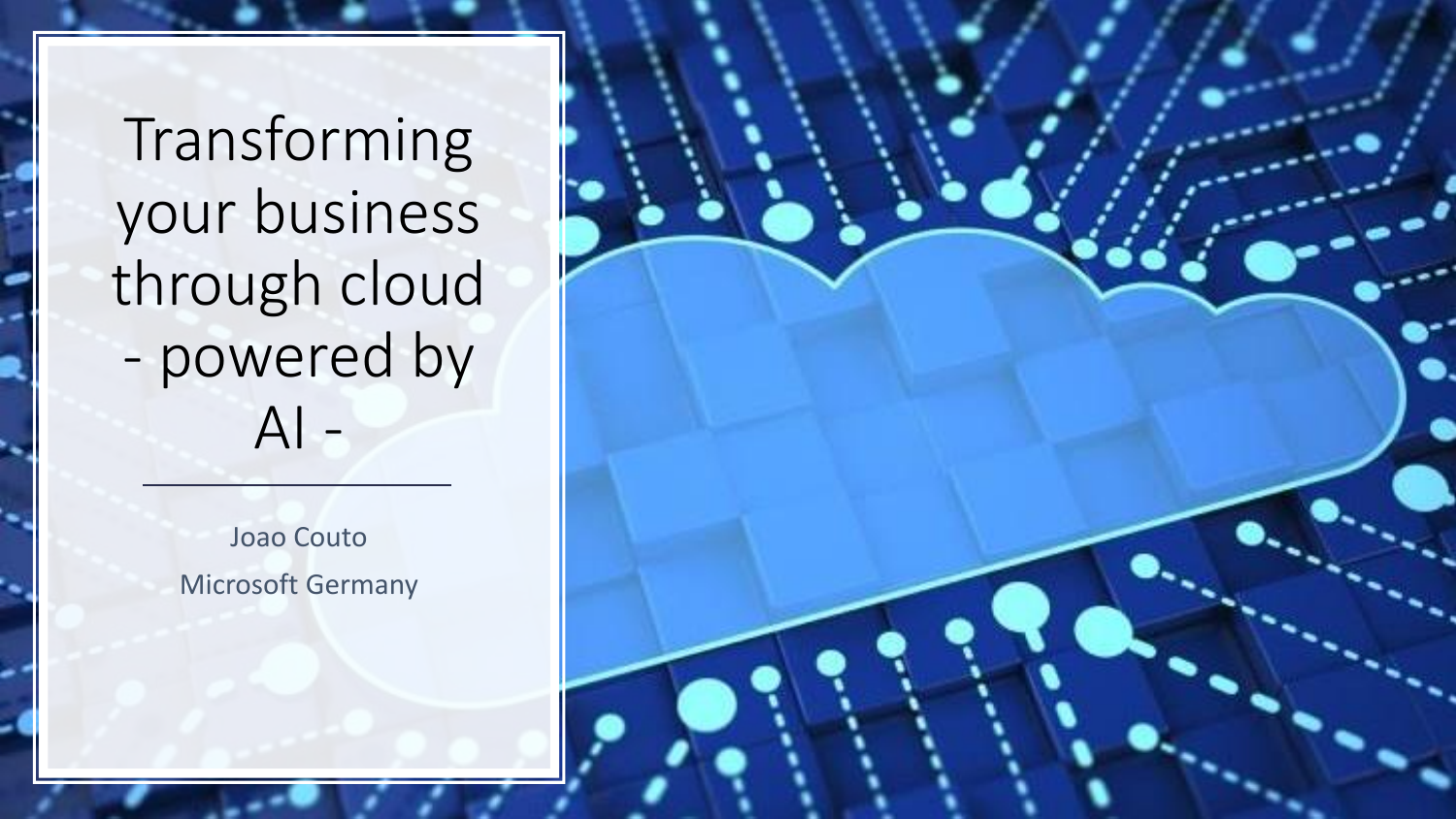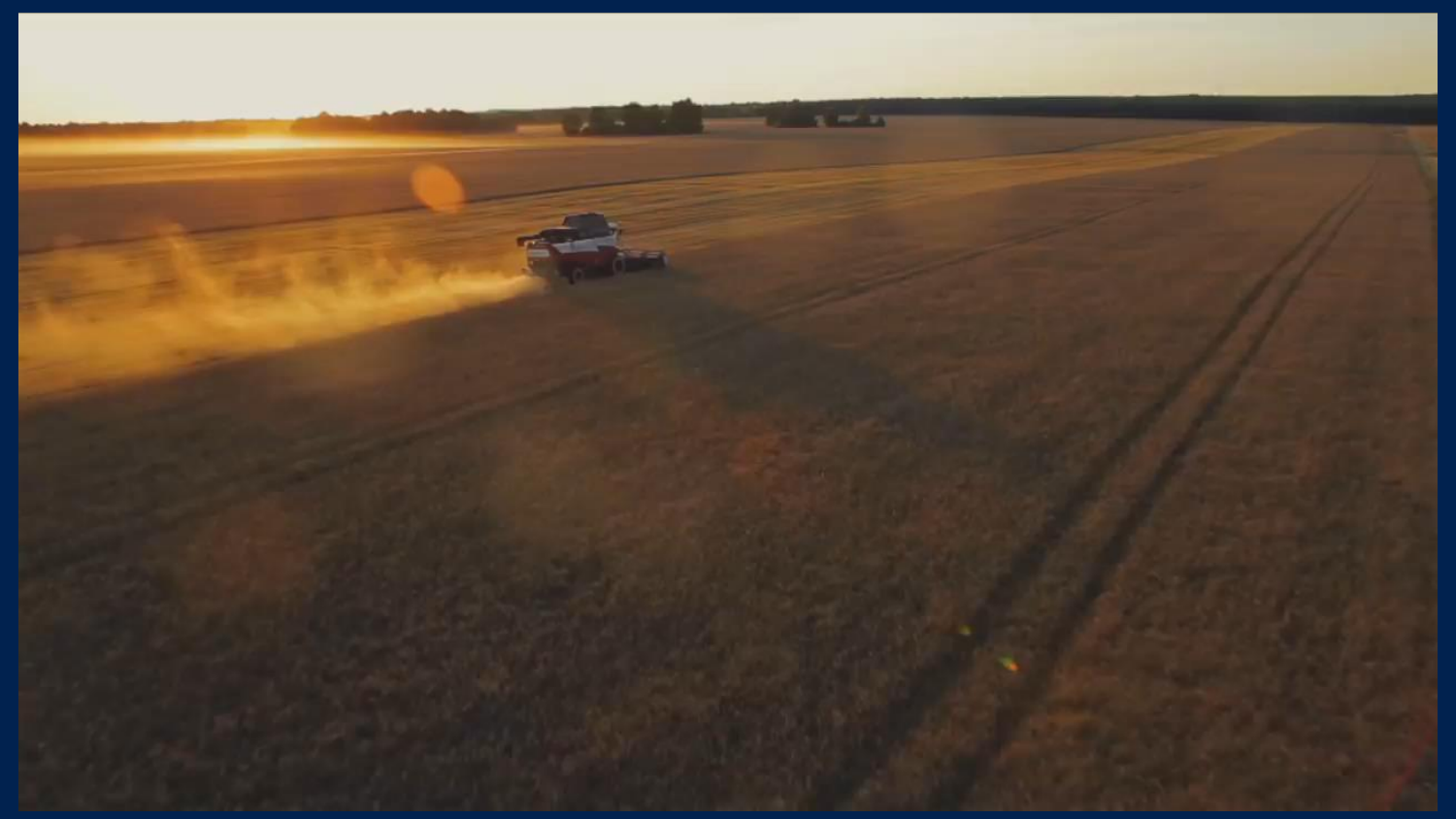### Germany – The Economic Powerhouse of the Eurozone

• Growth & innovation engine of German economy w/ $3.5m$ companies &  $55\%$  of net added value

• 28k SMBs w/ >100 employees vs. UK & FR w/ 15k

• **Berlin** as main EU startup hub besides London

• Investments at all-time high

• 1m developers, #3 WW after India & US

• Large number of ISVs  $(80k)$  incl. players like SAP

• Lack of  $>400k$  skilled workers, fostering digital skills as top prio of national AI strategy

• Gov plan to invest \$3.4b until 2025 in Al

## $\cdot$  \$20bn  $\overline{1}$  it spend,

weak eGovernment

• Privacy DNA w/ first WW privacy law (1970), growing focus on cybersecurity

*Source: WW Executive Market Indicators Tool; OECD; Destatis.de; BMWi; Statista; Handelsblatt*

mbuf Jahreskongress 2019 3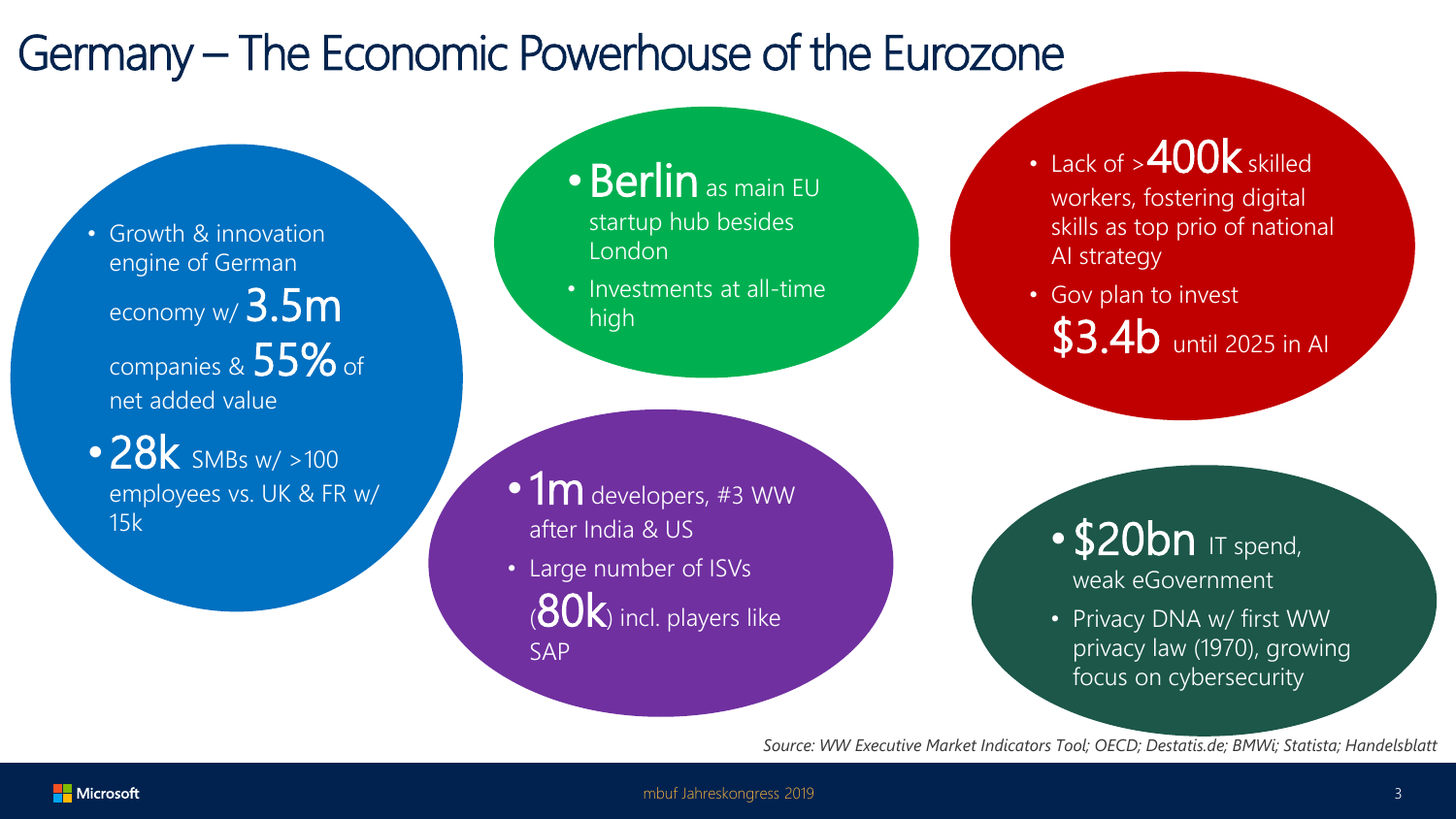## German IT Market continues transformation towards cloud



mbuf Jahreskongress 2019 4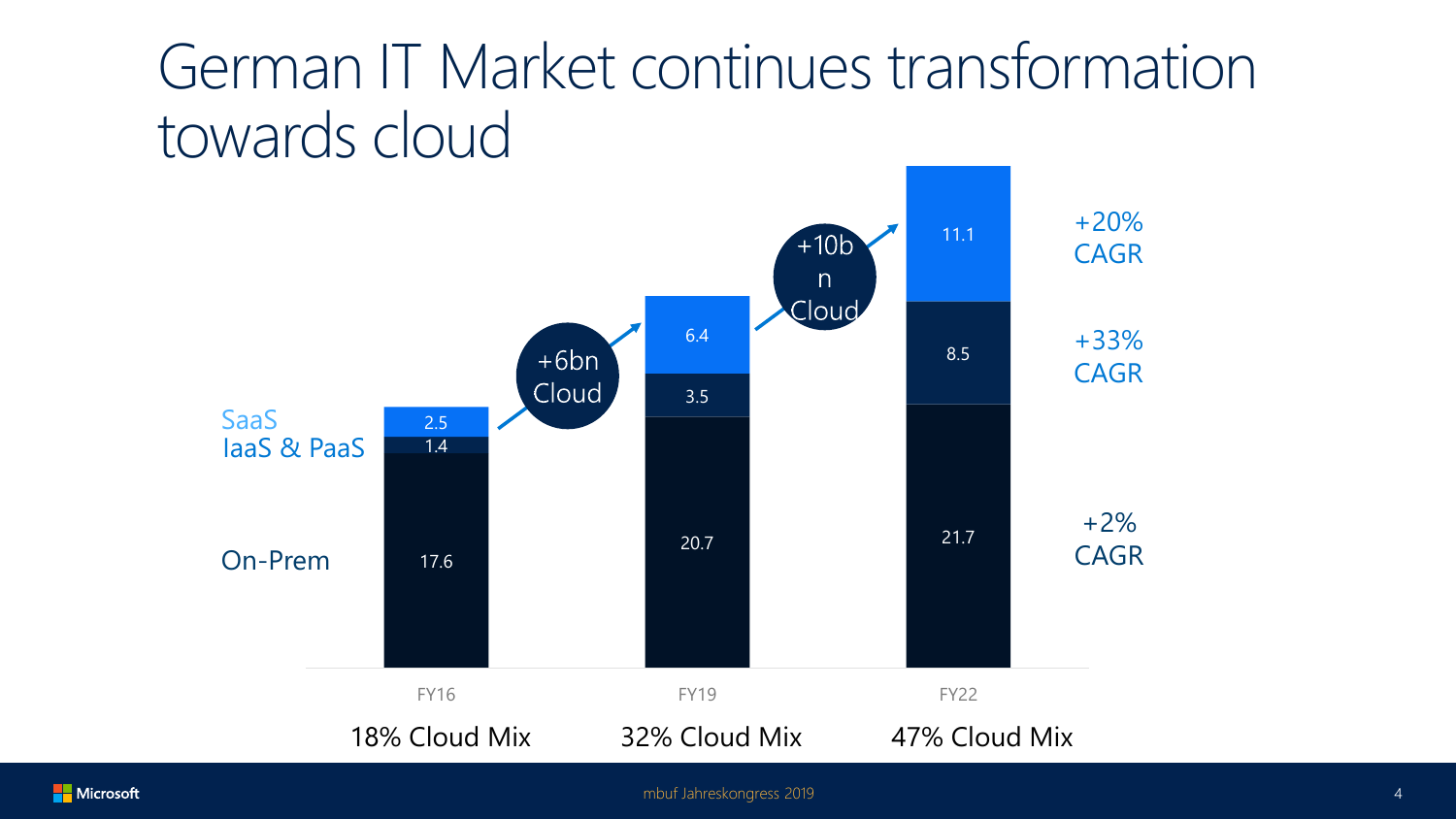



**Hannover Messe April 2019** 

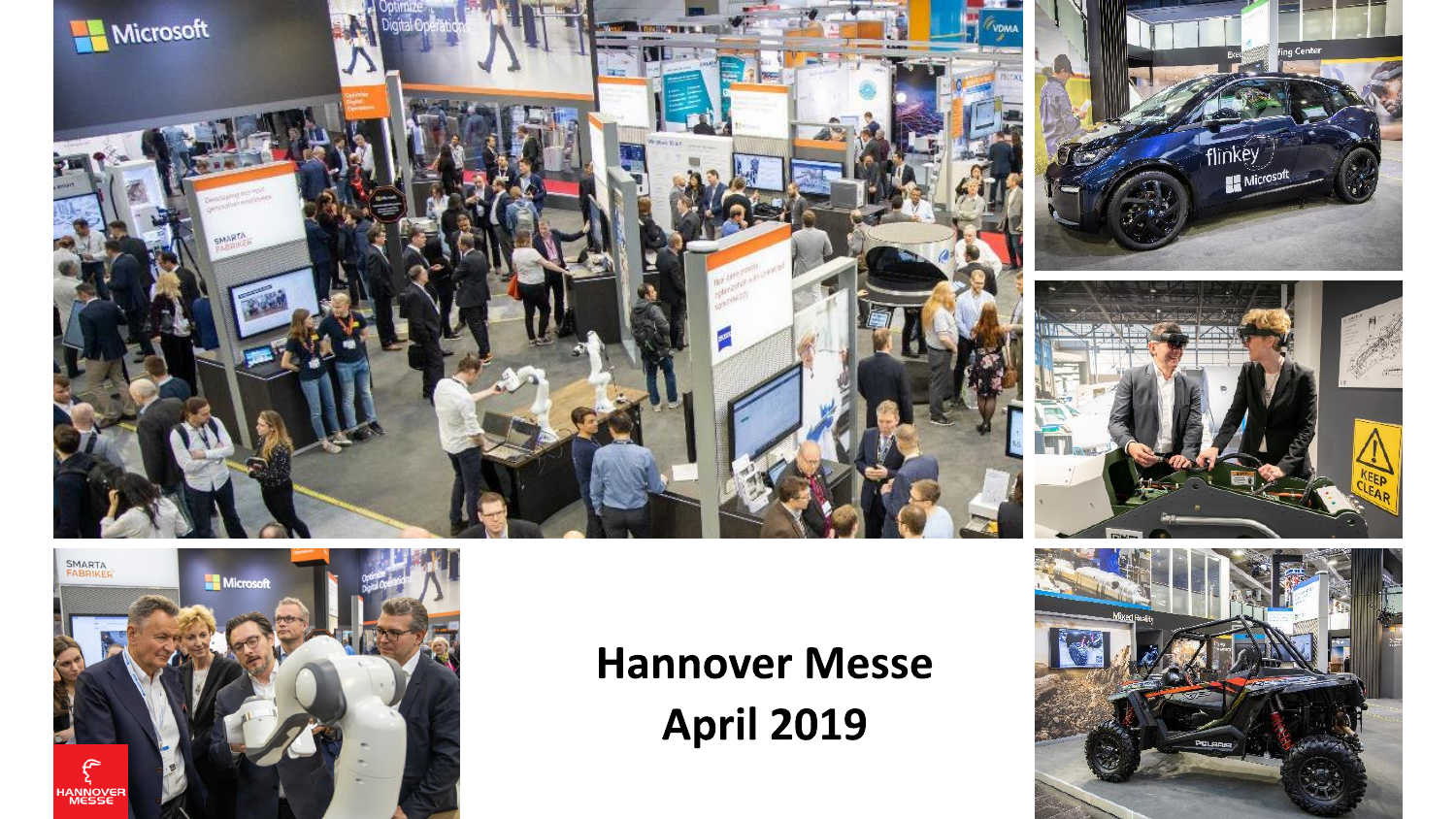







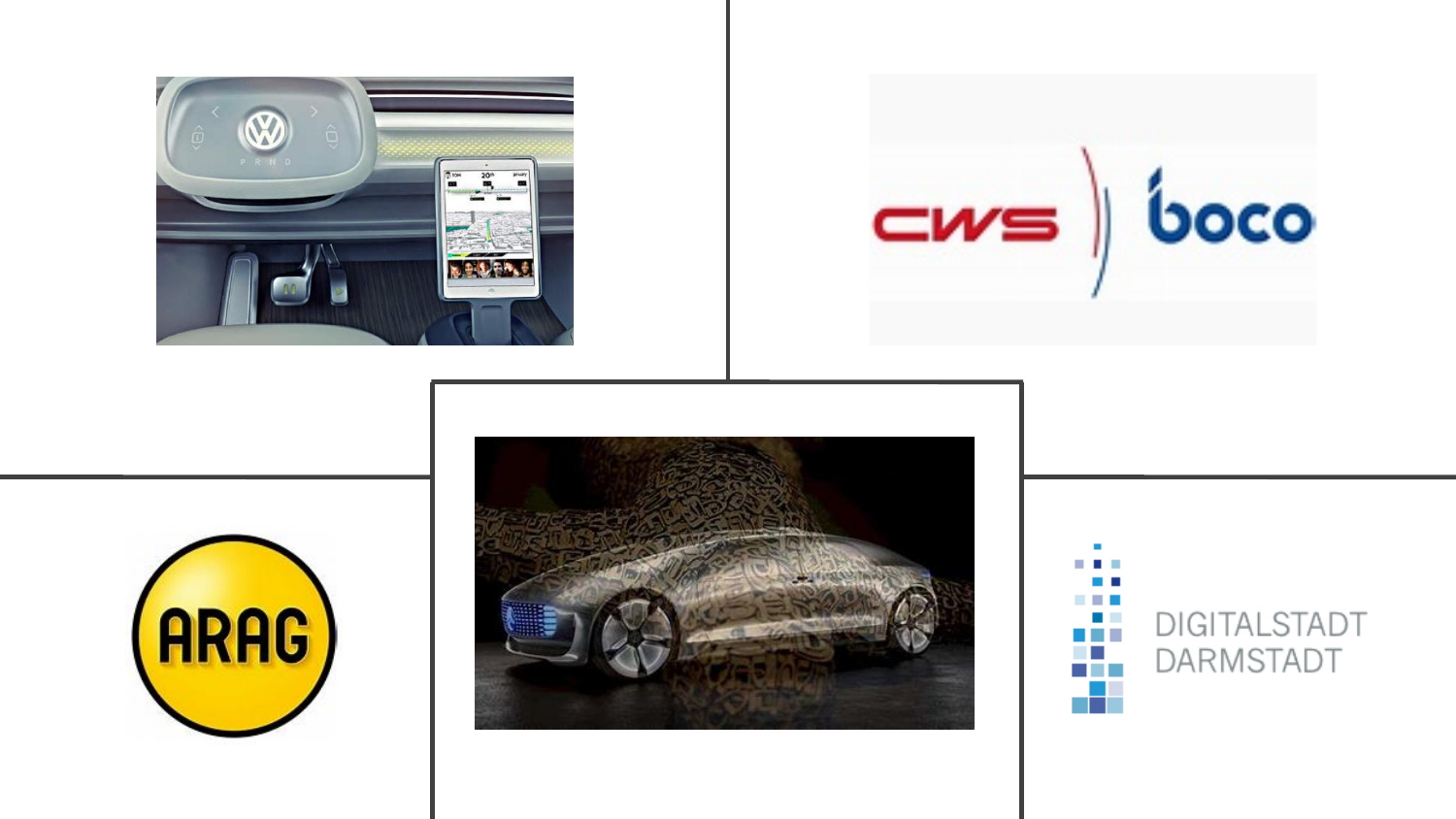

Modern workplace



**Business** applications



Applications & infrastructure



Data & AI

## Digital Transformation



Empower employees

Engage customers

Optimize operations Transform products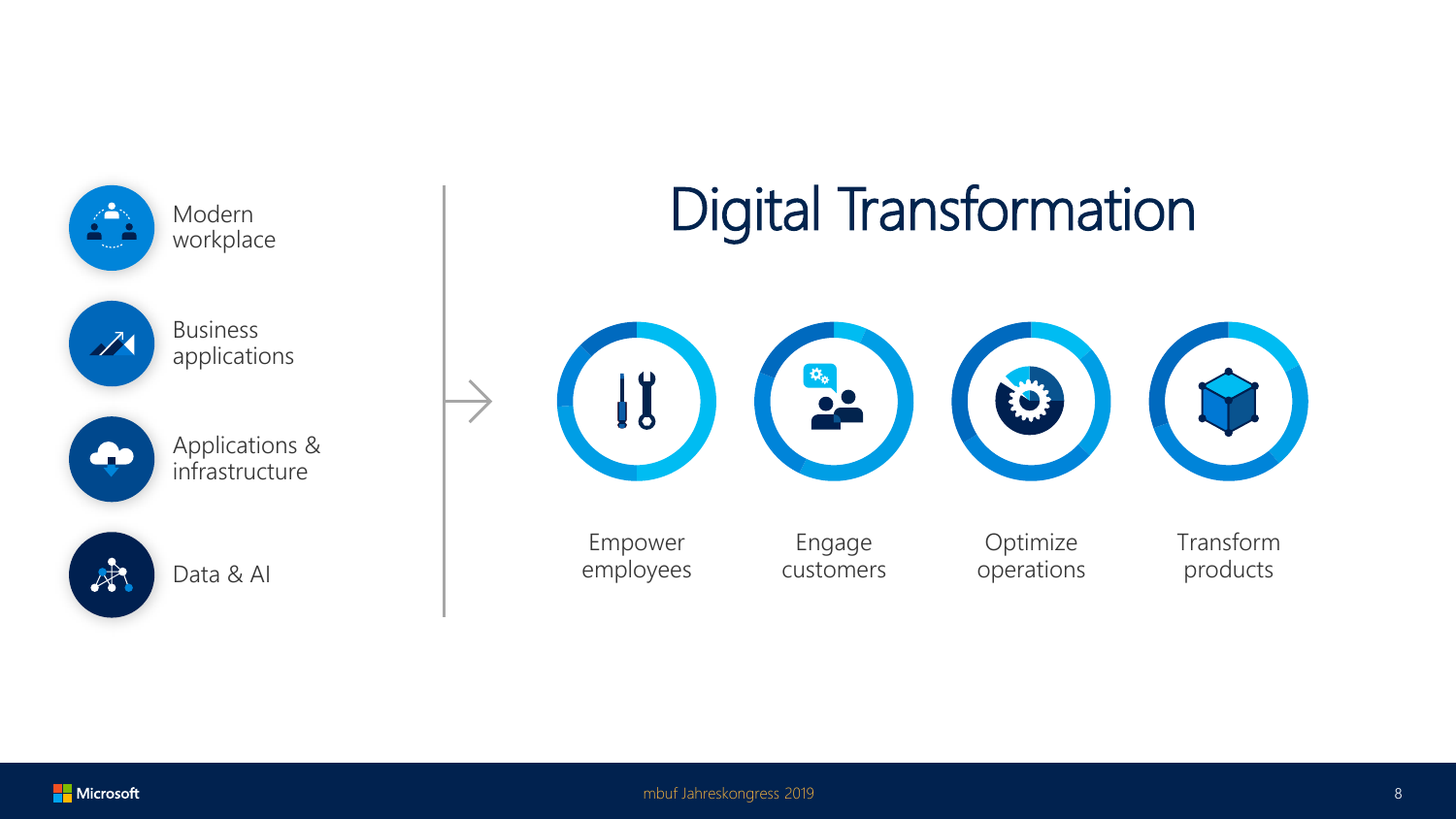"As a culture, we are moving from a group of people who know it all to a group of people who want to learn it all."

-Satya Nadella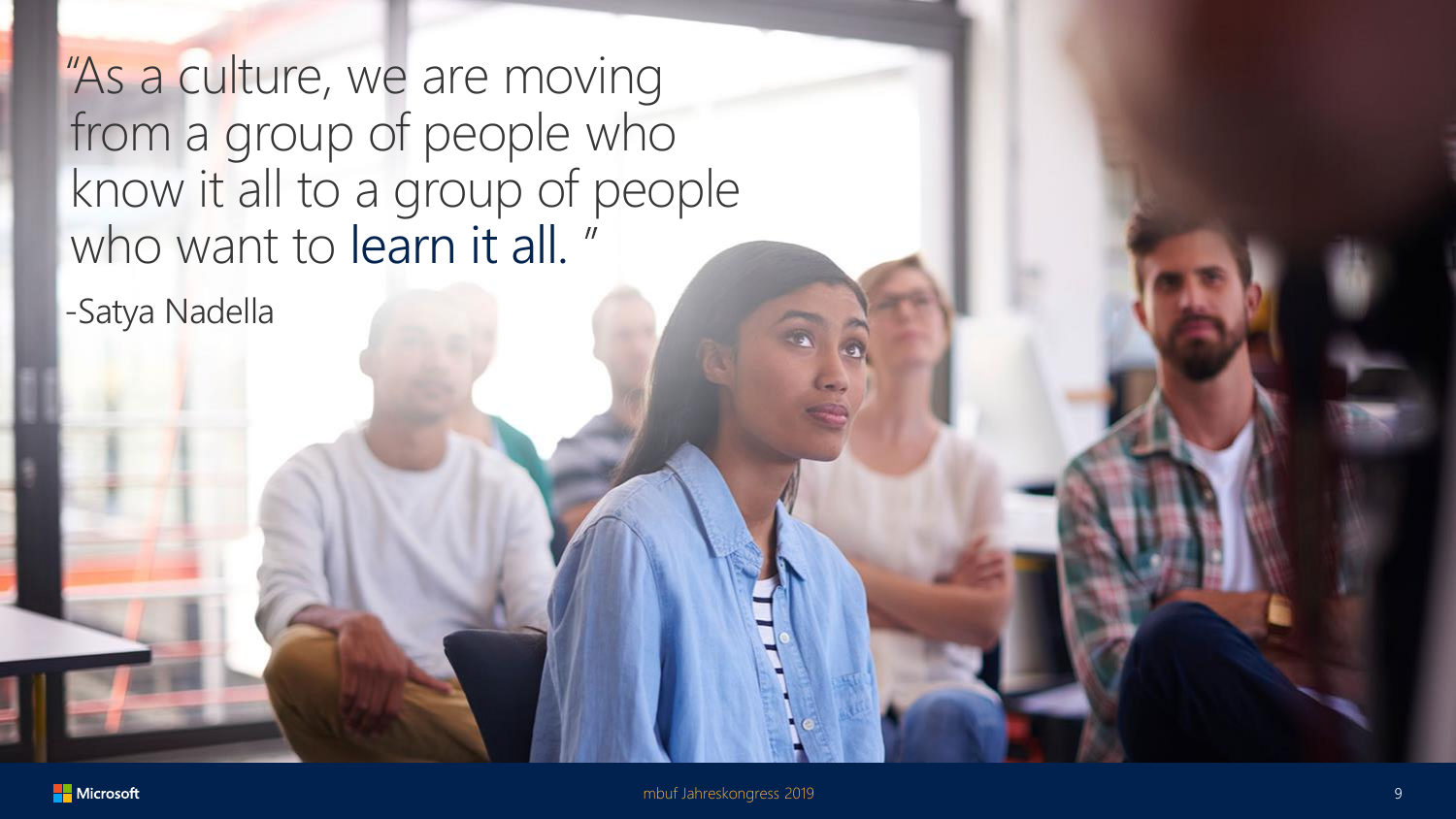# Our approach to lead effective change



Set vision and strategy, clarify them through continuous communications



Lead with new opportunity to drive desire for change





Recruit people managers community to drive change

Reinforce confidence in organization's ability to change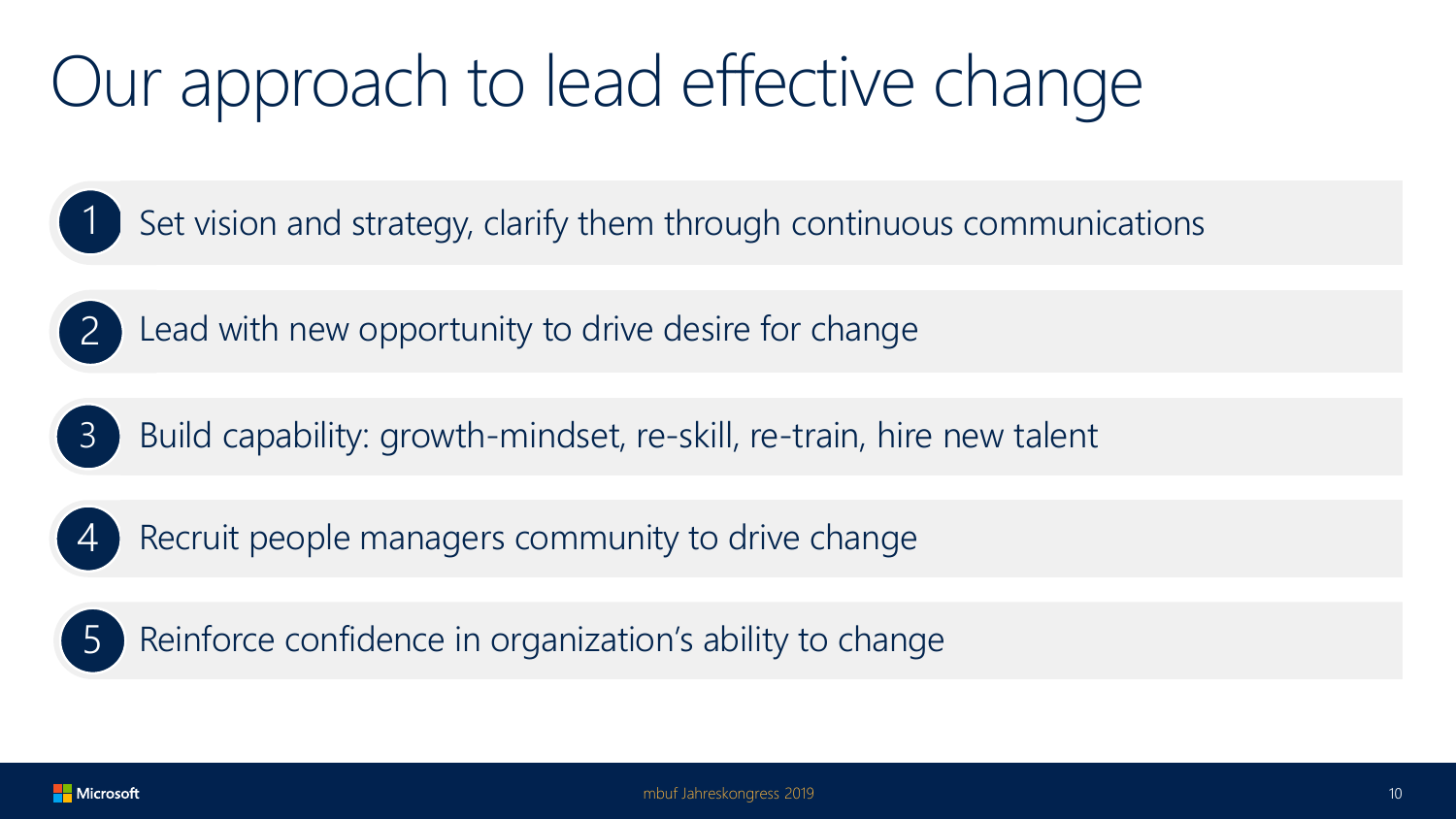

mbuf Jahreskongress 2019 12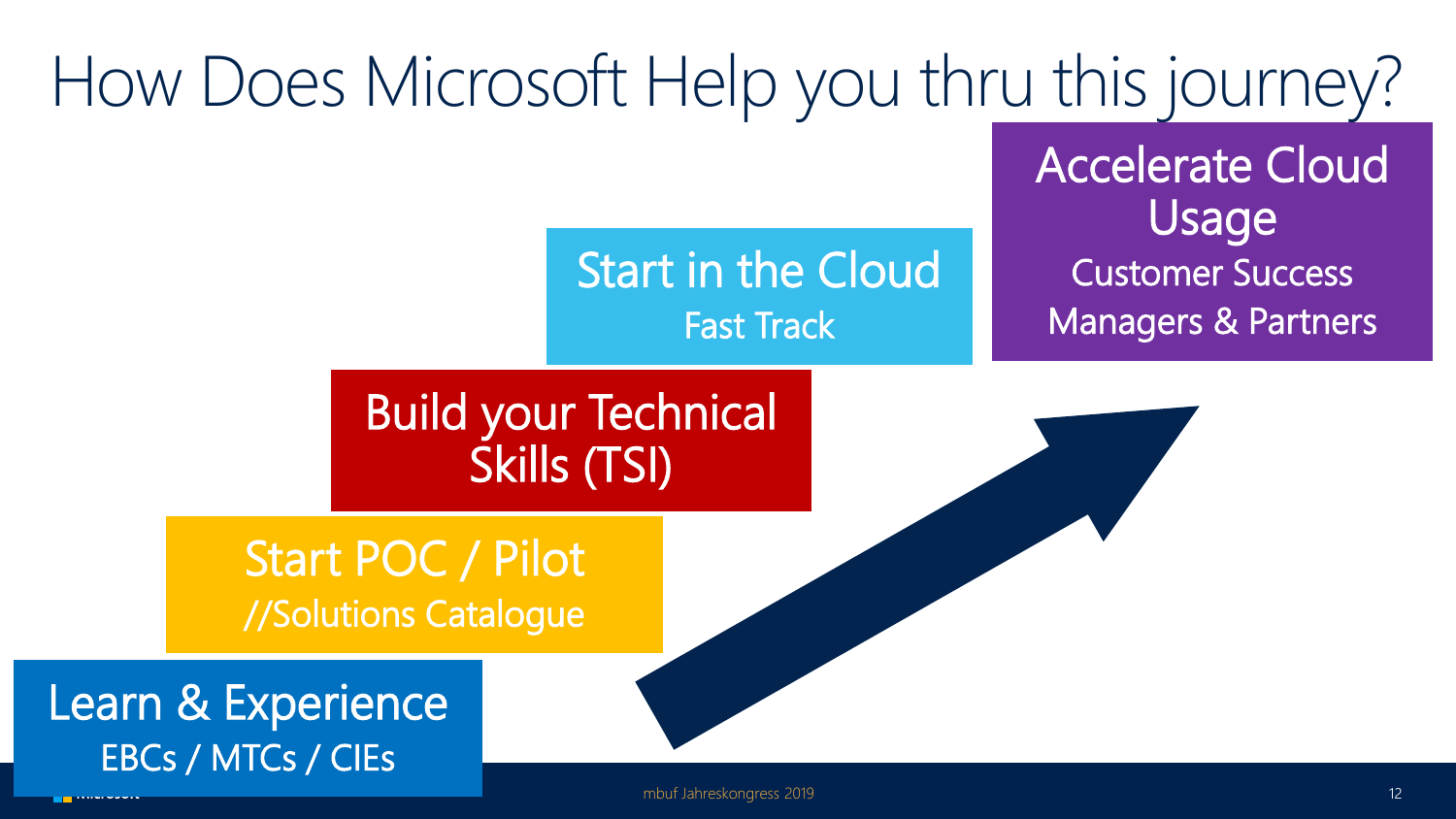# FastTrack for Microsoft 365

*Your partner for Microsoft 365 success*

- Onboard to Microsoft 365 services and migrate your data
- Deploy chat-based collaboration and productivity apps
- Enable identity, device management, and modern security
- New! Application compatibility services for modern desktop
- Gain customer user adoption and realize business value

- Delivered by Microsoft engineers or approved partners
- Included in your eligible subscription at no additional cost



#### **www.microsoft.com/FastTrack**

mbuf Jahreskongress 2019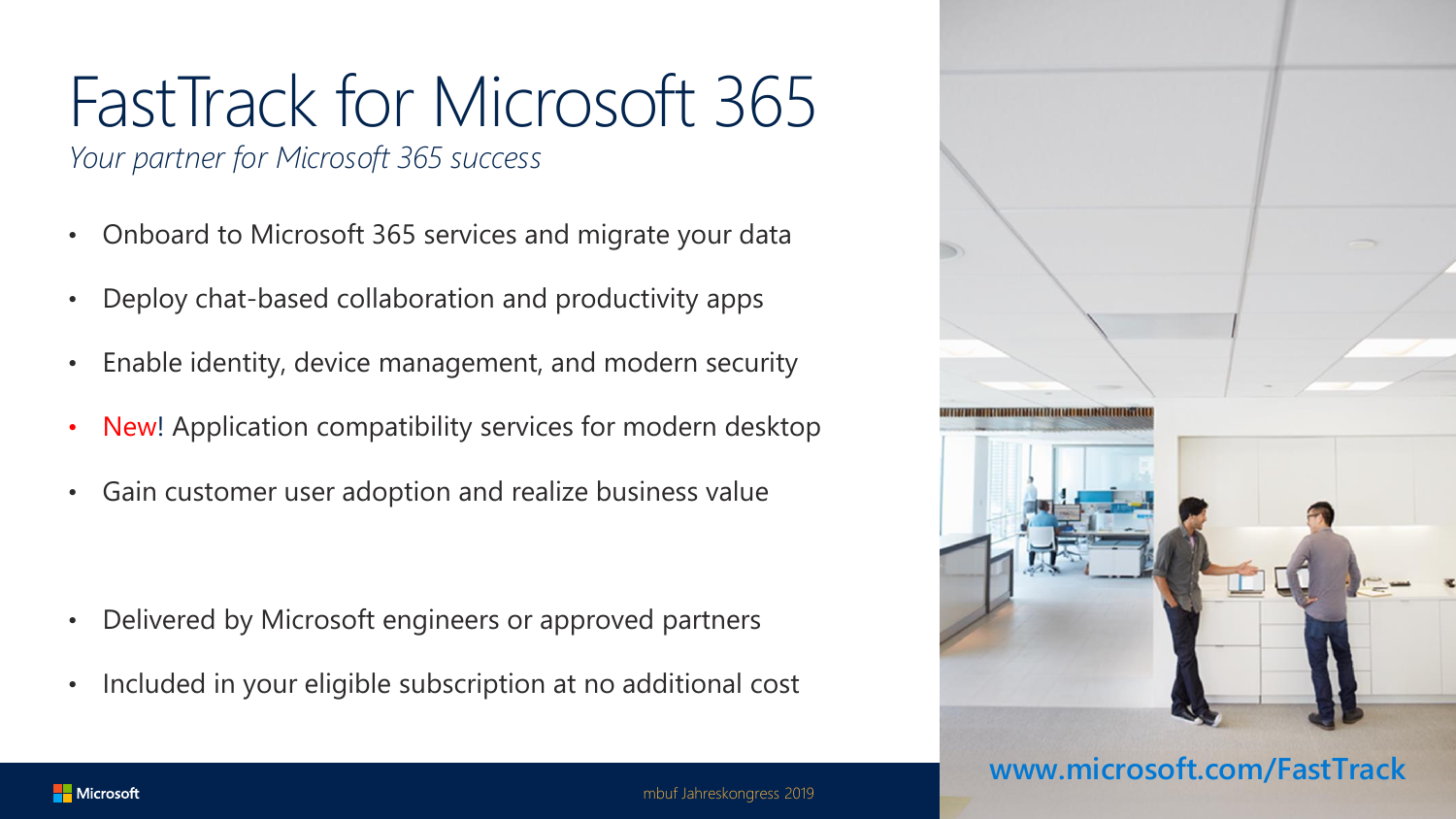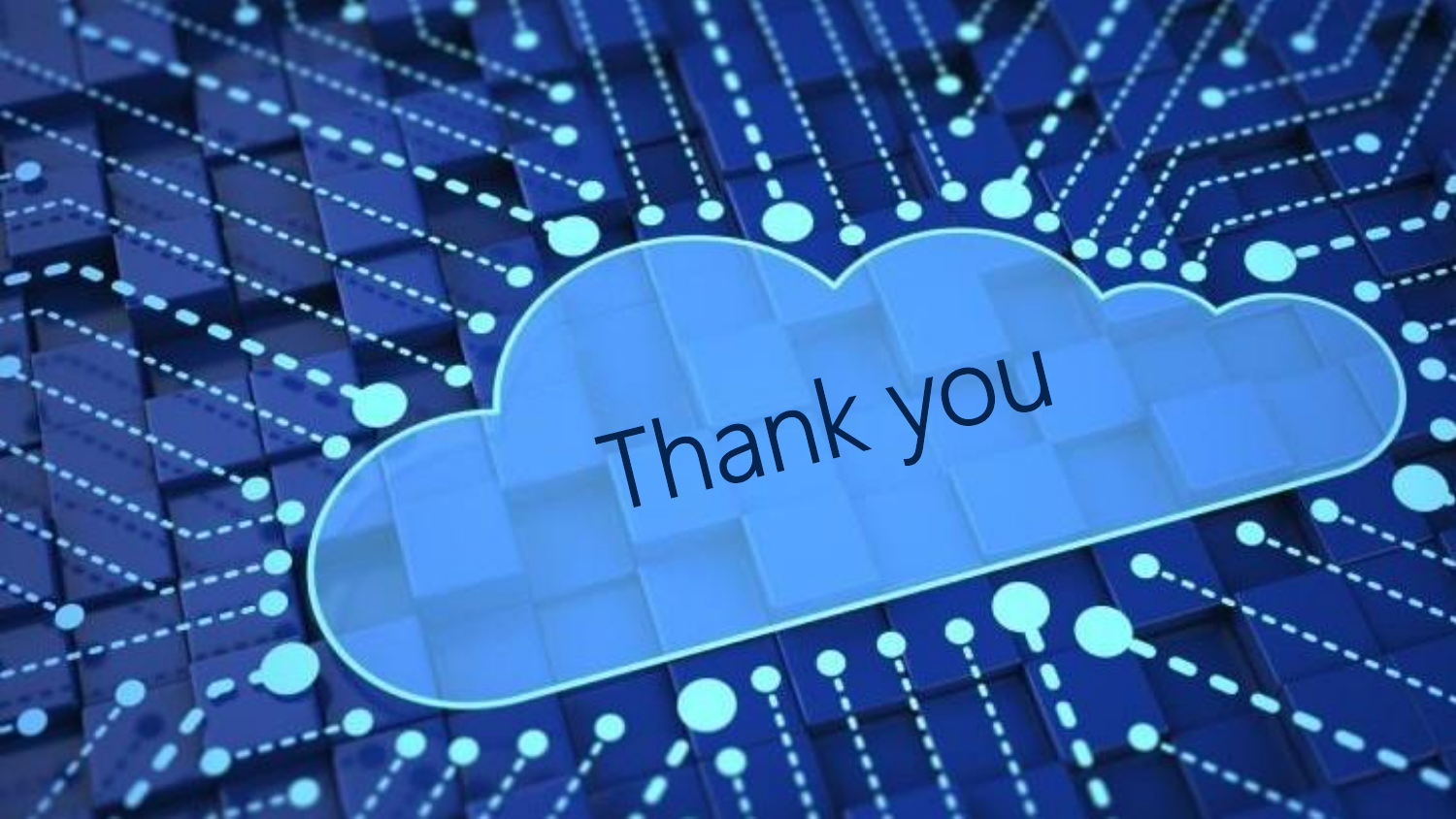# mbuf Momentum

Ralph Alkemade Alain Genevaux

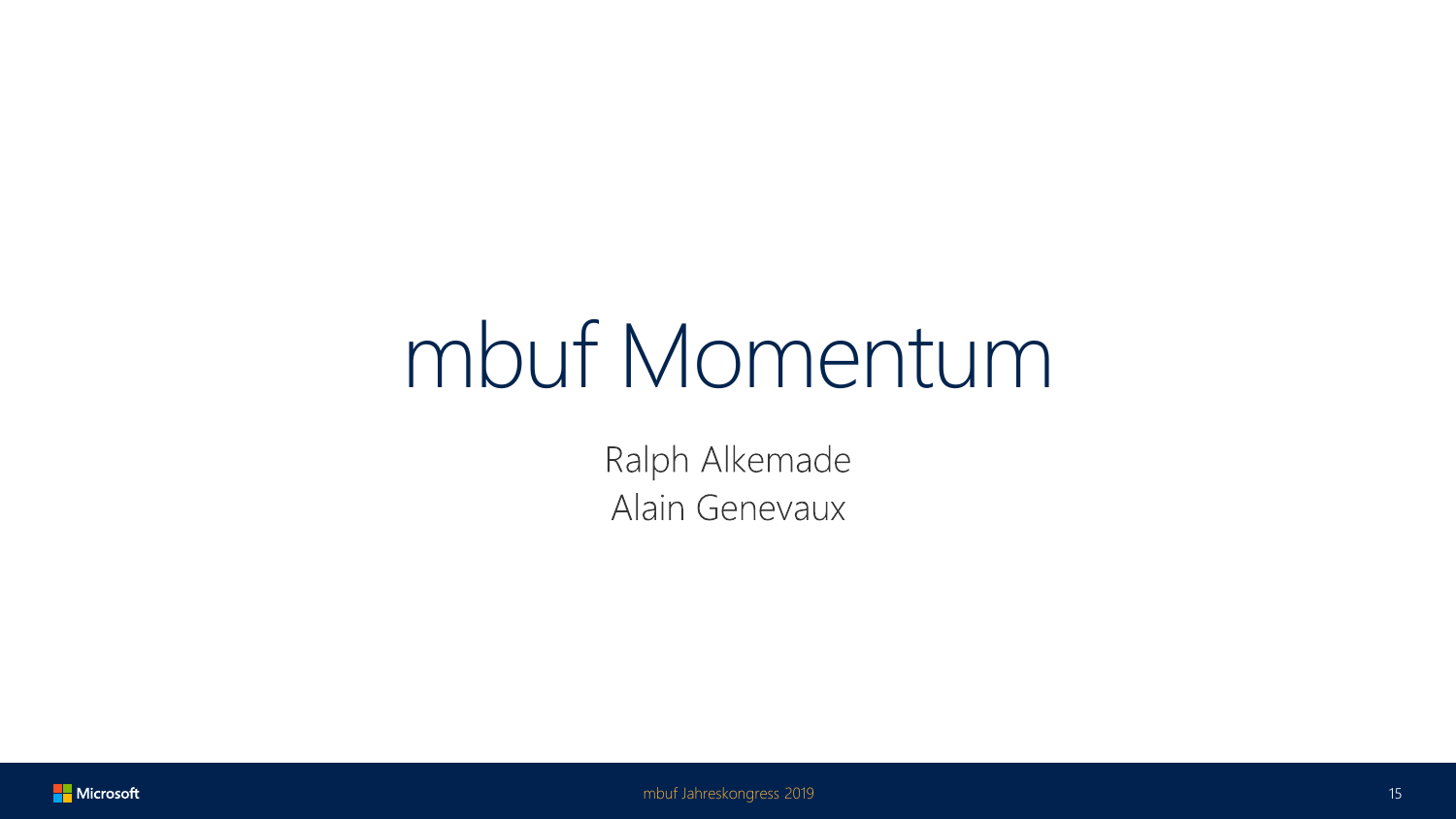# mbuf 2.0

Develop & Invest in mbuf Champions

Boost mbuf awareness

Use a common collaboration platform (Teams)

Share latest "hot news"; "Newsticker"

#### Grow the community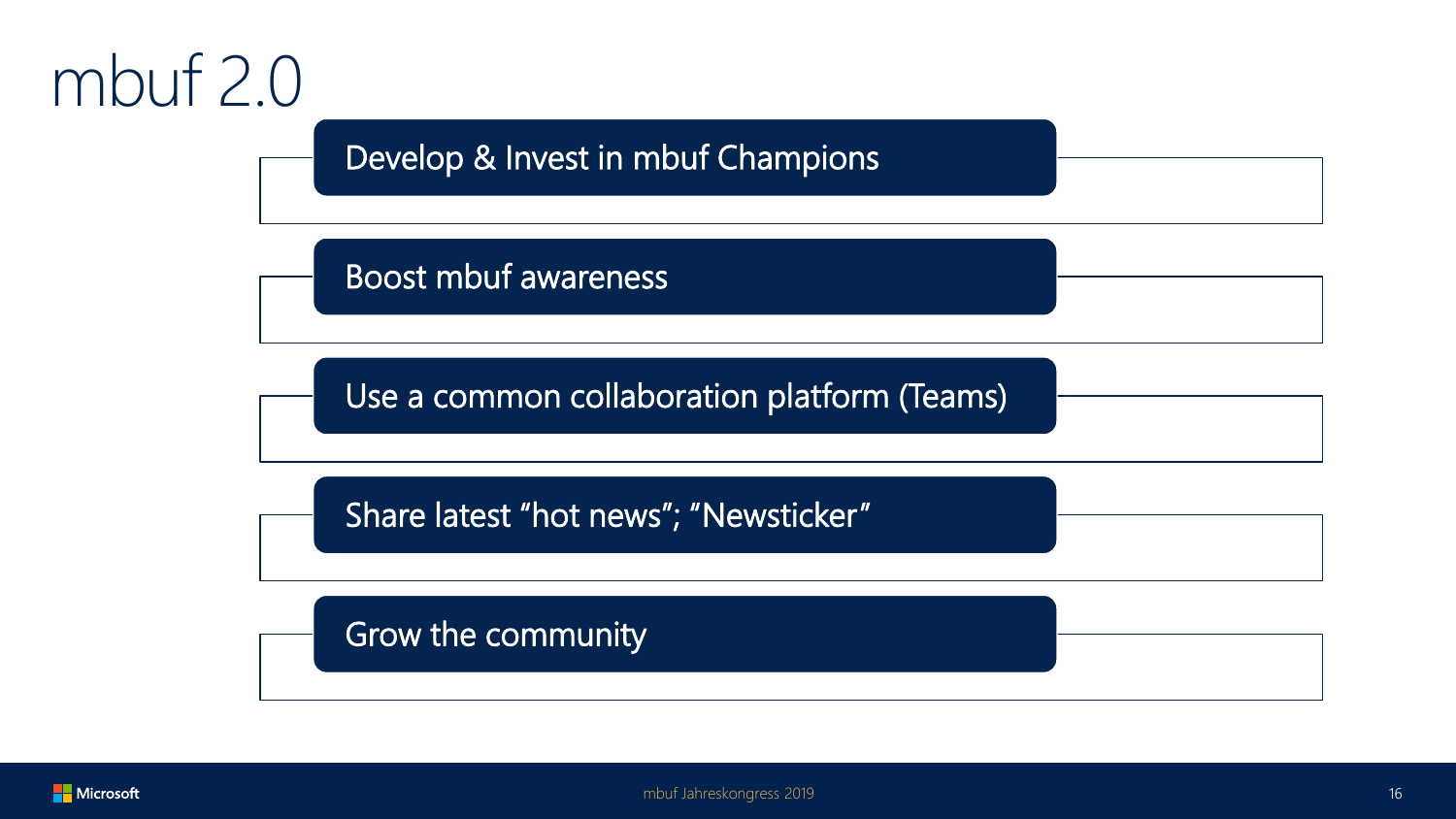# mbuf AGs

Enterprise Infra R. Concu

A. Schäfer / J. Fröhler A. Wacker

| <b>CIO Kreis</b>                                                               |              | <b>Dynamics CRM</b>       |            | Future Technologies     |                          |
|--------------------------------------------------------------------------------|--------------|---------------------------|------------|-------------------------|--------------------------|
| A. Kücük<br>Dr. K. Rotter                                                      | S. Müller    | C. Gütter                 | L. Brombas | C. Bäcker<br>J. Wössner | T. Frähler<br>J. Writgen |
| Collaboration                                                                  |              | <b>Dynamics AX</b>        |            | <b>IT Security</b>      |                          |
| S. Schäde<br><b>B.</b> Schippler                                               | C. Heyde     | M. Drude<br>Dr. T. Döring | A. Fink    | H. Riger<br>N. Breidohr | C. Duesmann              |
| Development                                                                    |              | Dynamics AX-Administrator |            | License Management      |                          |
| Dr. F. Spiegel<br>R. Nabulsi                                                   | P. Teilmeier | T. Weit                   | A. Fink    | T. Kraus<br>P. Schubert | T. Hendricks             |
| <b>Dynamics NAV</b>                                                            |              | Dynamics AX-Fin/Control   |            | Workplace Management    |                          |
| M. Horn                                                                        | A. Fink      | M. Teichmann              | A. Fink    | F. Boerger              | T. Kukolvsky             |
| <b>Meeting Cadence</b><br>Technology<br>Ownership<br><b>Follow Ups</b><br>mbuf |              |                           |            |                         |                          |

Microsoft